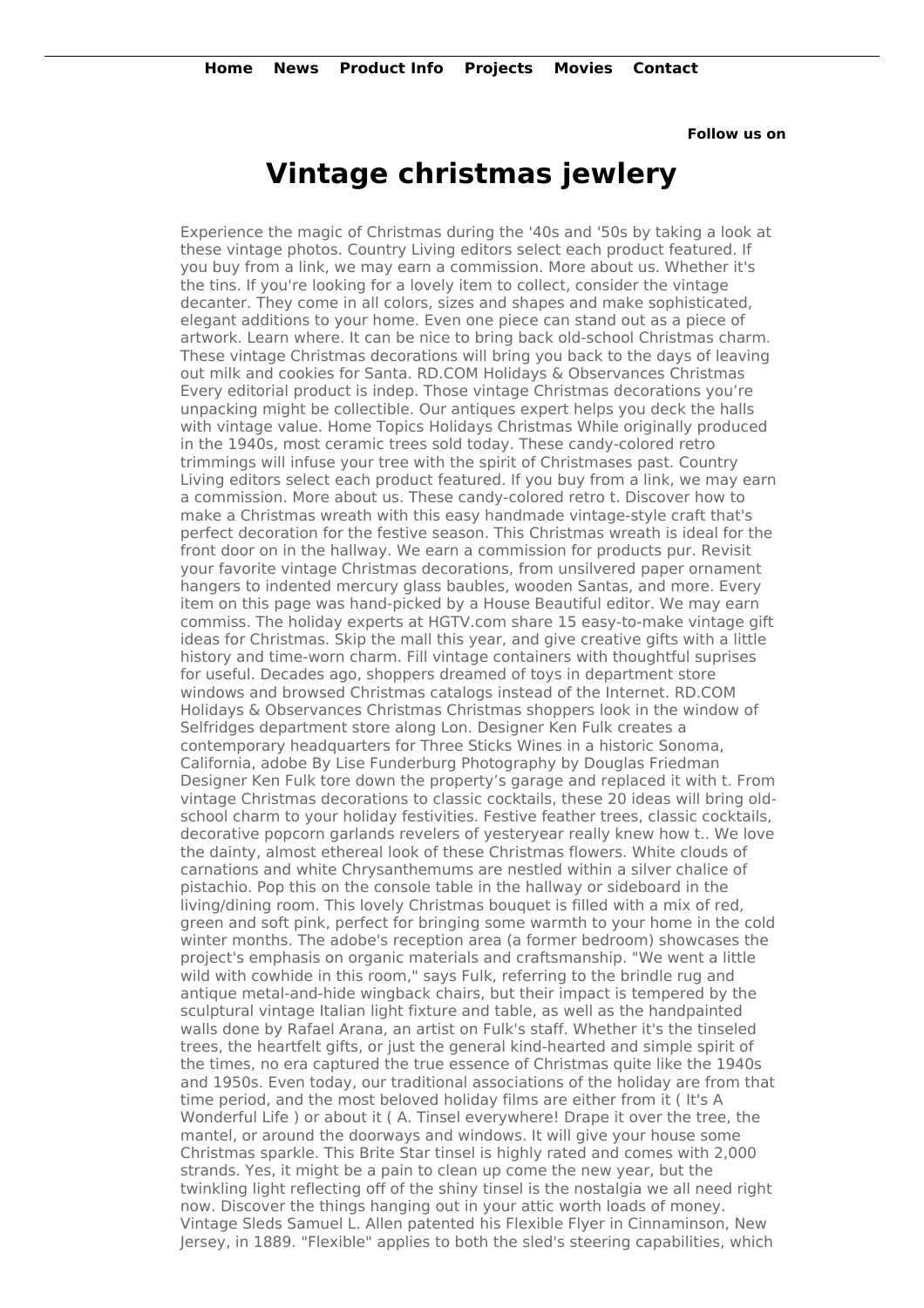offered greater control than traditional gooseneck sleds or toboggans, and the fact that riders could use the sleds either seated or lying down. Sales were slow until Allen began marketing the sleds to department store toy buyers. The Flexible Flyer pictured here dates from the 1930s. Check out the 10 best winter toys to pick up to enjoy the outdoors. BETTY BELL: Fine antiques, such as Dresdens and cottons. 2. Using strong wire bind each point and the crossover sections securely to form a rigid frame. Place moss around the branches and wire on to the frame. You only need do this for the outline of the star. The best Christmas flowers to buy this festive season. In the past, people traditionally thanked their loyal letter carriers by giving them a small Christmas gift. Though we often don't have the chance to develop relationships with our letter carriers today, you can still give them a token of appreciation around the holidays. Just remember that federal guidelines stipulate that postal employees can't receive gifts worth more than \$20. Ceramic Christmas Trees While originally produced in the 1940s, most ceramic trees sold today date from the 1970s and 1980s. Their popularity has recently surged, increasing their value. Dating vintage ceramic trees can be tricky, as they were often handmade, and the mold date may not be the same as the date the tree was made. If you don't want to spend money on vintage Christmas decorations here are some cheap DIY Christmas decorations you can easily make yourself or consult the cheapskate's guide to decorating. Bottlebrush trees are popular again today and can be found at most stores that carry Christmas decor, but they were first popular in the '40s and '50s. This vintage set of six was made in Taiwan and they are much simpler than the sparkly ones you'll find today. They have gold wooden bases and the turquoise blue/green color of the trees will really pop against your other Christmas decor. Next, read through these sweet vintage letters to Santa from almost 100 years ago. This content is created and maintained by a third party, and imported onto this page to help users provide their email addresses. You may be able to find more information about this and similar content at piano.io. While it's certainly convenient to pick up a freshly cut Christmas tree from your grocery store's parking lot, that tradition doesn't have quite the same sense of holiday magic as venturing into a snow-covered wood to choose the perfect evergreen to display in your home. Depending on where you live, there are likely Christmas tree farms in your area that allow you to choose and cut down your own Christmas tree. 5. Diorama: Made in Europe and Japan, this 1950s style displays festive holiday scenes. Italian varieties such as this deer and elf vignette command the highest price. Value: \$25. Royal Ruby Glassware This was the first glassware produced by the newly formed Anchor Hocking Glass Co. in 1939. Like the company's Forest Green line, this glassware remains popular for holiday table settings. Be on the lookout at estate and garage sales for deals, as rare pieces can command more than \$50. Putz Houses Based on a German tradition, these little cardboard houses were often made in Japan and sold in U.S. dime stores from the 1920s through the 1960s. New manufacturers have been inspired by their current popularity, and instructions for creating your own abound online. Value depends on size, condition, and complexity. 38 Rustic Christmas Tree Ideas to Try This Season. Free-blown Italian Glass Ornaments The Soffieria De Carlini company has made free-blown glass ornaments since 1947, when a well-known sculptor decided to use his talent to "sculpt" glass figurines, which were then individually hand-painted and fancifully decorated. After you search through your vintage Christmas decorations, head up to your attic to see if you have any of these items that could make you rich. Do Not Sell My Personal Information– CA Residents. This content is created and maintained by a third party, and imported onto this page to help users provide their email addresses. You may be able to find more information about this and similar content at piano.io. While there are plenty of modern holiday hits to enjoy, try setting a retro mood in your home this season by creating a playlist full of vintage classics with tracks from Bing Crosby and Frank Sinatra. While music-streaming services like Spotify already have plenty of premade options to choose from, you can also curate a selection that reminds you of Christmases past. Crafted in the 1950s and '60s, these festive ornaments display patterns and touches of glitter that catch the light. Do Not Sell My Personal Information– CA Residents. Today, these decanters are collectible, especially the red or orange glass vessels. Not all decanters have to be filled with spirits. Decanters are also used to hold long-stemmed flowers, shampoo or bubble baths. Worth: Around \$75, in original box and in safe working condition. We're big fans of this Christmas foliage bouquet, which includes striking blue eryngium, bright red hypericum, and an assortment of stems, pine cones and cinnamon sticks. If you don't already have a growing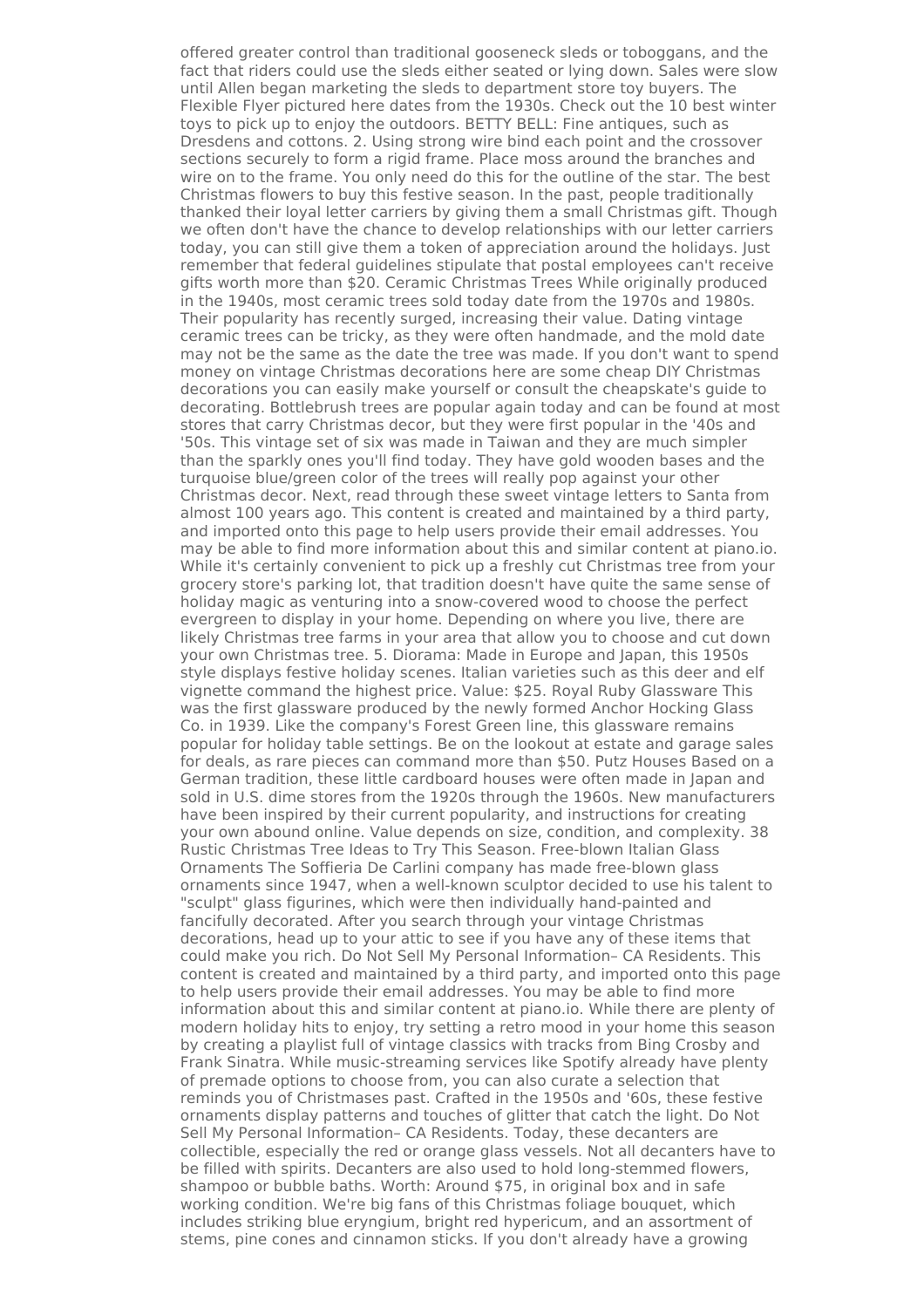Christmas village collection, consider starting one this year. The tradition of tiny structures for Christmas decor can be traced all the way back to the 17th century, but the charming ceramic houses and stores you know and love kicked off in the 1970s. Today, there are various groups and chat rooms where Christmas village enthusiasts share their tips and tricks for creating elaborate setups. Country Living participates in various affiliate marketing programs, which means we may get paid commissions on editorially chosen products purchased through our links to retailer sites. The first artificial Christmas tree, the feather tree, has origins dating back to mid-19th-century Germany. The thin-branched trees became popular in America in the 1920s, when European immigrants carried their holiday traditions to their new homes. Add a feather tree, like this feather tree from Wayfair, to your holiday decor for a touch of whimsy and historical charm.. . . Popular Dandelion Christmas Wish Pendant Necklace with Swarovski Crystal Pearl Charm on 18 Inch Sterling Silver Chain, Beautifully Elegant Gift, by Aimee Tresor Jewelry 4.4 out of 5 stars 1,165 \$24.99 \$ 24 . 99 Find the cutest and comfiest newborn baby clothing for boy and girl! SpearmintLOVE has so many items to pick from such as body suits, footies, gowns, and zipper footies. Big savings on quality furniture, faucets, lights and more home improvement & decor goods. Free & fast shipping on any order. 11/05/2017 · These jeweled Christmas tree pictures sell at craft shows for hundreds of dollars, but you can make your own with just some old jewelry, a frame, and a few hours of time. Not only is it beautiful, it has such a wonderful vintage, old-world look and feel. Via: thriftyfun. 8. Vintage Cameo Cuff Bracelet Nov 28, 2021 - Explore Cheryl Hallett's board "Christmas sleigh", followed by 314 people on Pinterest. See more ideas about christmas sleigh, christmas, sleigh. From handmade pieces to vintage treasures ready to be loved again, Etsy is the global marketplace for unique and creative goods. It's also home to a whole host of one-of-a-kind items made with love and extraordinary care. While many of the items on Etsy are handmade, you'll also find craft supplies, digital items, and more.. 877.777.6111 Send us an email. Or fill out our Dover Jewelry contact form. Vintage Gold Plate Diamond Emerald Ruby Tall Christmas Tree Brooch Pin, Ladies Holiday Jewelry Brooches P76. Vintage Christmas tree brooches and holiday pins. Snowflake jewelry, festive deer adorned in holly, elves and more. How to make crystal tree earrings– or any type of earring with wrapped loops ( source ). Base Metal Brown Crystal Vintage Style Violin Pin Brooch A5i1 5 T1. Vintage Watch Movement Round Cufflinks Gear Mens Wedding Gift. Vintage Multilayer Leather Braid Bracelet Bangles Handmade Rope Men Gift Jewlery. Stud Korean Fashion Large Pin Earrings For Women Accessories Bohemian Jewelry Christmas Gift Vintage Stainless Steel Men Eardrop. Pin By Karol Franks On Merry Christmas Gems Jewelry Christmas Tree Tree Collage Vintage Jewelry Crafts. New Listing Gold Diamond Ring Solitaire Ring Dainty Ring Engagement Ring Wedding Jewlery. Vintage Eisenberg Ice Rhinestone Angel with Trumpet Brooch Pin on Gold Tone Setting and Rivoli Rhinestone Accent - Beautiful Bling Brooch. Ending 13 Dec at 12:17AM GMT 9d 4h. Charm Bracelets Bohemian Vintage Map Ocean Leaves Bracelet Sets Women Handmade Gold Metal Chain Jewelry Christmas Gift. Black Millefiori Venetian Murano Glass Bead 19" Vintage Style NECKLACE New Gift. Handmade upcycled vintage Christmas snowman earrings with crystals. £8.00. Charm Bracelets UNY Charms Evil Eye Bracelet Women Men Jewelry Crystal Antique Vintage Luxury Christmas Gift. You will now work on creating the bow tails. For each tail use 6 green beads, & at the end add one red 6mm bead. To secure the beads on the tail, you will need 2 small red beads. You will attach the beads to each tail, then take the excess wire & pass it through all the beads you have added to the tail, till they are out of the other end, then tie them together will & feel free to use a crimp bead if you needed to. Art Deco style Diamond Emerald Platinum Floral Filigree Pendant Necklace. Handmade Wooden Tic Tac Toe Game for TEENs 7 and Up - Great Gifts for TEENs for. Circa 1920 Sterling Silver and Enamel Pendant set with Smoky Quartz Camellia Collection. Vintage Commonwealth Calico Cat Christmas 1990 Gingham Dog 11" Plush Stuffed Toy. BAMOER Clear CZ Moon & star S925 Sterling silver Finger Ring For Women Jewlery. 1928 Jewelry Blue Iridescent AB Glass Light Amethyst Crystal Stone Wreath Brooch. Sorry, we just need to make sure you're not a robot. For best results, please make sure your browser is accepting cookies. 1928 Jewelry Blue Iridescent AB Glass Light Amethyst Crystal Stone Wreath Brooch. When autocomplete results are available use up and down arrows to review and enter to select. Touch device users, explore by touch or with swipe gestures. Description: Weiss Flatback Tree Pin - Whether you call this flatback, mirror back, or "roses", these rhinestones are all handset on top of a green enameled